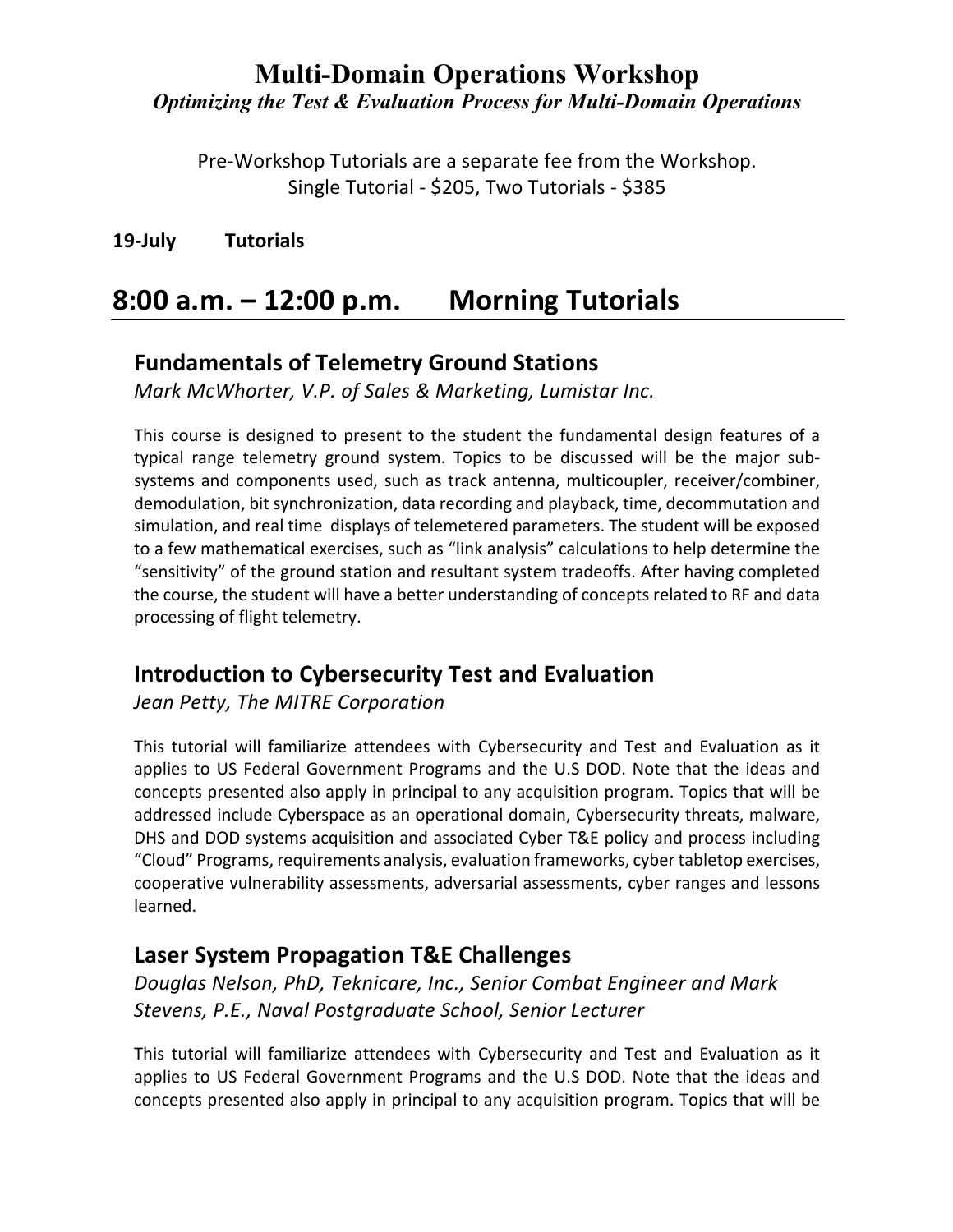addressed include Cyberspace as an operational domain, Cybersecurity threats, malware, DHS and DOD systems acquisition and associated Cyber T&E policy and process including "Cloud" Programs, requirements analysis, evaluation frameworks, cyber tabletop exercises, cooperative vulnerability assessments, adversarial assessments, cyber ranges and lessons learned.

### **Predicting & Validating Prototype Performance -**

*Mark Kiemele, PhD, Air Academy Associates*

Design of Experiments (DOE) is a method that can and should be used not only in the design and development of systems, but also in the modeling and validation of prototype systems **such as JADC2 systems**. Building useful prediction models and then validating them can ease the burden of making procurement decisions. This tutorial will examine two prototypes that are built to satisfy a common set of requirements. DOE will be used to model the performance of each prototype. Then validation testing will be used to confirm the models and assess the performance capability of each prototype, i.e., how well the prototypes meet the requirements. This facilitates a comparison of the capabilities of the two systems, thereby enhancing the decision as to which system to pursue. There are no prerequisites for this tutorial, as the analysis will be demonstrated via computer. Intended Audience: This tutorial is for anyone interested in learning how to model performance and evaluate the capability of multiple prototypes, which should include managers, scientists and engineers and those having to make procurement decisions, would benefit from this course. There are no specific education requirements required, though some knowledge of algebra and basic statistics would help.

# **1:00 p.m. – 5:00 p.m. Afternoon Tutorials**

#### **Cybersecurity for Telemetry Systems**

*Brian L. Simonin, Southwest Range Services*

Cybersecurity is now a complete requirement for all Telemetry sensors on our test ranges. This Short Course will cover what is Cybersecurity and RMF and how does this impact deploying Telemetry software and instrumentation on the range. It will also cover the process of integrating equipment on a Test Support IP Network and the requirements that you must undergo to ensure your systems are secure, compliant, and operational for a myriad of mission activities. Class slides have been approved by the WSMR Cybersecurity Office for Telemetry vendor dissemination. However, the slides may be adapted for other enclaves such as Optics, Radar, GPS, and Real-Time operations.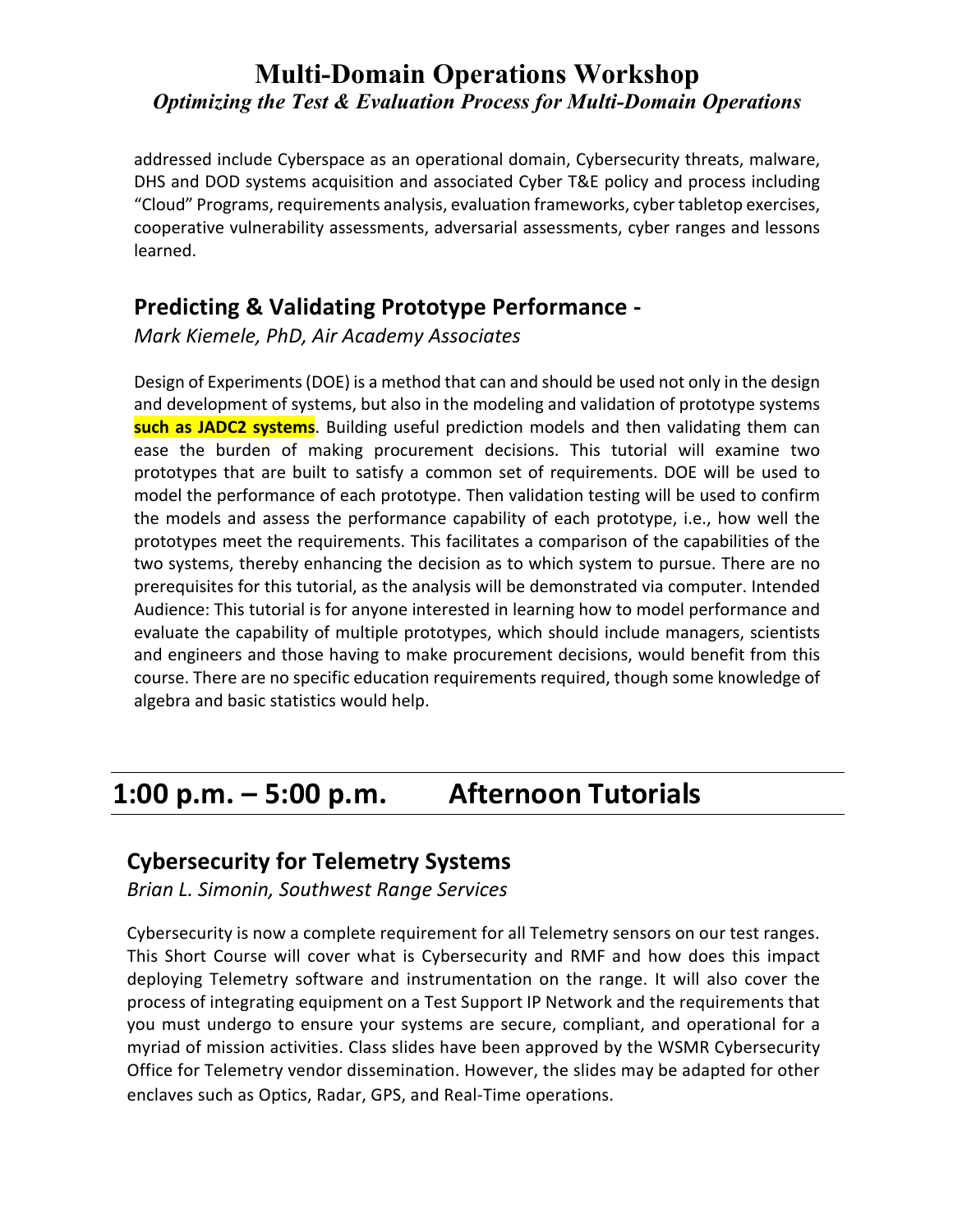## **T&E in a Digital Engineering Environment**

#### *Hans Miller & Jean Petty, The MITRE Corporation*

This tutorial will review digital engineering concepts in general and then deep dive into specifics for test and evaluation (T&E) in a digital engineering environment. The course will review concepts, methods, tools, and best practices for five Digital Engineering topic areas including models, an authoritative source of truth, technological innovation, innovative infrastructure, and workforce. Each topic area will be addressed in general, followed by discussion of specific issues and challenges for T&E. Discussion areas will include:

- How planning and the evaluation components of T&E need to evolve in the DE environment, given Model Based Systems Engineering, Mission Engineering, and automated testing.
- The characteristics of T&E tools within the DE environment and considerations and methods for automated tools selection.
- Data access, data sharing, and hurdles for building an authoritative source of truth.
- Special concerns for Cyber T&E in a Digital Engineering environment.
- Digital Engineering infrastructure and infrastructure providers.
- T&E workforce within a Digital Engineering ecosystem.
- Gaps in current infrastructure, capabilities, workforce, etc.

This course is intended for T&E professionals who are new to Digital Engineering or are beginning to implement Digital Engineering in their T&E practices. The course will include lecture, discussion, and interactive exercises.

### **T&E as a Part of Agile Development**

*Robin Poston, PhD - System Testing Excellence Program, University of Memphis, and Wayne Dumais - Deputy T&E, Department of Homeland Security (DHS)*

To discuss T&E in support of agile development, we need to explore the sequence of the evolution of the agile methods, rationale for the application of different methods, compare traditional and agile software development approaches, discuss research conclusions regarding the agile method's impact on software performance, review benefits and challenges of agile, and appreciate the fit of agile methods with Systems Acquisition Life Cycle. Furthermore, in this tutorial we will also discuss when to use agile, the role of the tester on agile projects, and various kinds of testing applicable to agile software developments.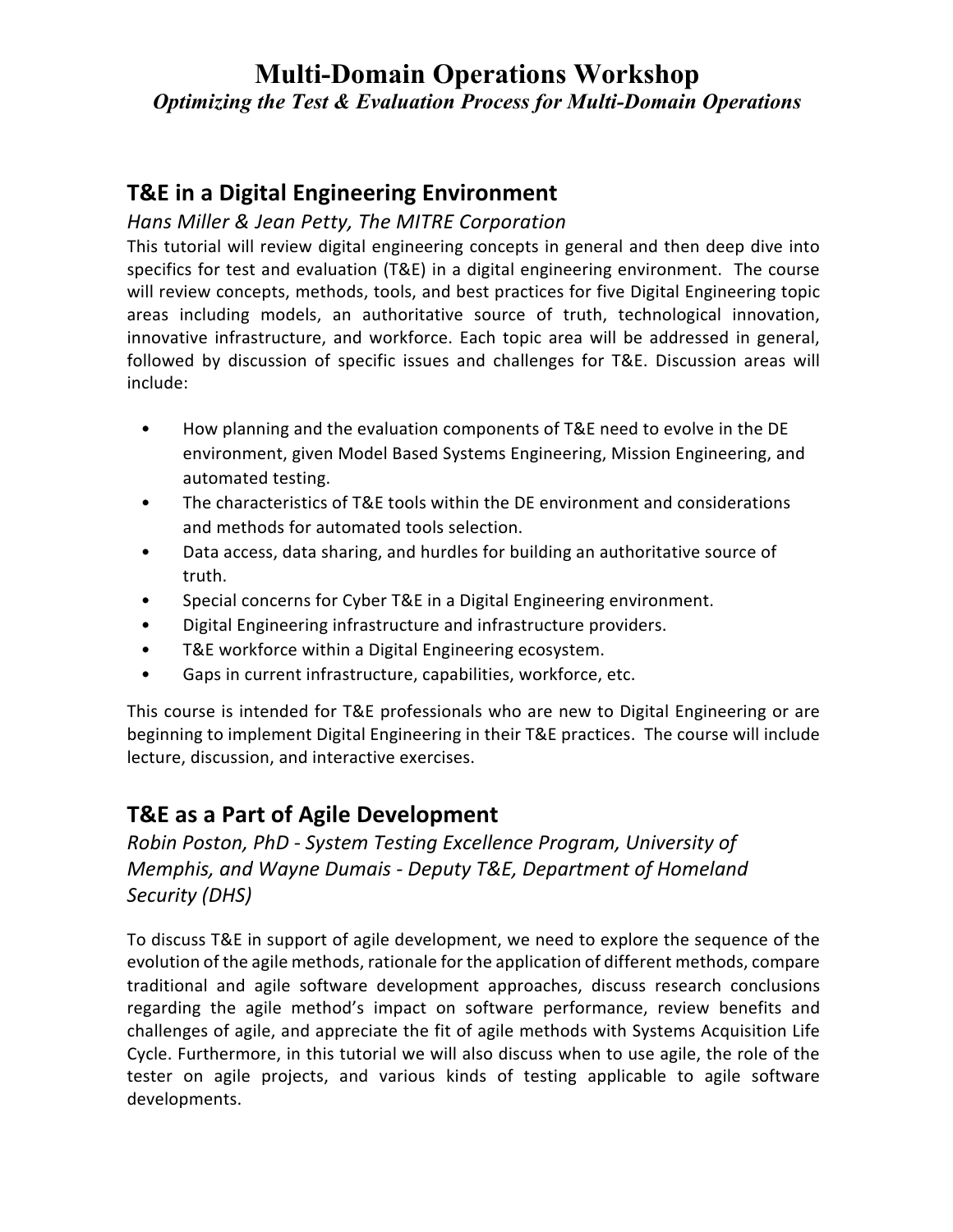## **TRMC Solutions for MDO and Distributed Testing**

*Gene Hudgins, JMETC/TENA Team, Test Resource Management Center*

The Test and Training Enabling Architecture (TENA) was developed as a DoD CTEIP project to enable interoperability among ranges, facilities, and simulations in a timely and cost-efficient manner, as well as to foster reuse of range assets and future software systems. TENA provides for real-time software system interoperability, as well as interfaces to existing range assets, C4ISR systems, and simulations. TENA, selected for use in JMETC events, is well-designed for its role in prototyping demonstrations and distributed testing.

Established in 2006 under the TRMC, JMETC provides readily-available connectivity to the Services' distributed test capabilities and simulations. JMETC also provides connectivity for testing resources in the Defense industry and incorporation of distributed testing and leveraging of JMETC-provided capabilities by programs and users has repeatedly proven to reduce risk, cost, and schedule. JMETC is a distributed LVC testing capability developed to support the acquisition community during program development, developmental testing, operational testing, and interoperability certification, and to demonstrate Net-Ready Key Performance Parameters (KPP) requirements in a customer-specific Joint Mission Environment.

JMETC is the T&E enterprise network solution for secret testing, and uses a hybrid network architecture – the JMETC Secret Network (JSN), based on the SDREN. The JMETC MILS Network (JMN) is the T&E enterprise network solution for all classifications and cyber testing. JMETC provides readily available connectivity to the Services' distributed test capabilities and simulations, as well as industry test resources. JMETC is also aligned with JNTC integration solutions to foster test, training, and experimental collaboration.

TRMC Enterprise Big Data Analytics (BDA) and Knowledge Management (BDKM) has the capacity to improve acquisition efficiency, keep up with the rapid pace of acquisition technological advancement, ensure that effective weapon systems are delivered to warfighters at the speed of relevance, and enable T&E analysts across the acquisition lifecycle to make better and faster decisions using data that was previously inaccessible, or unusable. BDA is the application of advanced tools and techniques to help quickly process, visualize, understand, and report on data. JMETC has demonstrated that applying enterprisedistributed BDA tools and techniques to T&E leads to faster and more informed decisionmaking that reduces overall program cost and risk.

TRMC has been working with Joint Staff and Air Force JADC2 Cross-Functional Teams (CFTs) regarding JADC2 and Multi-Domain Operations (MDO), to inform them on TENA/JMETC and other TRMC capabilities that could be leveraged to support the emerging Joint Staff Joint Domain Environment (JDE). Additionally, TRMC has been engaged with Army Futures